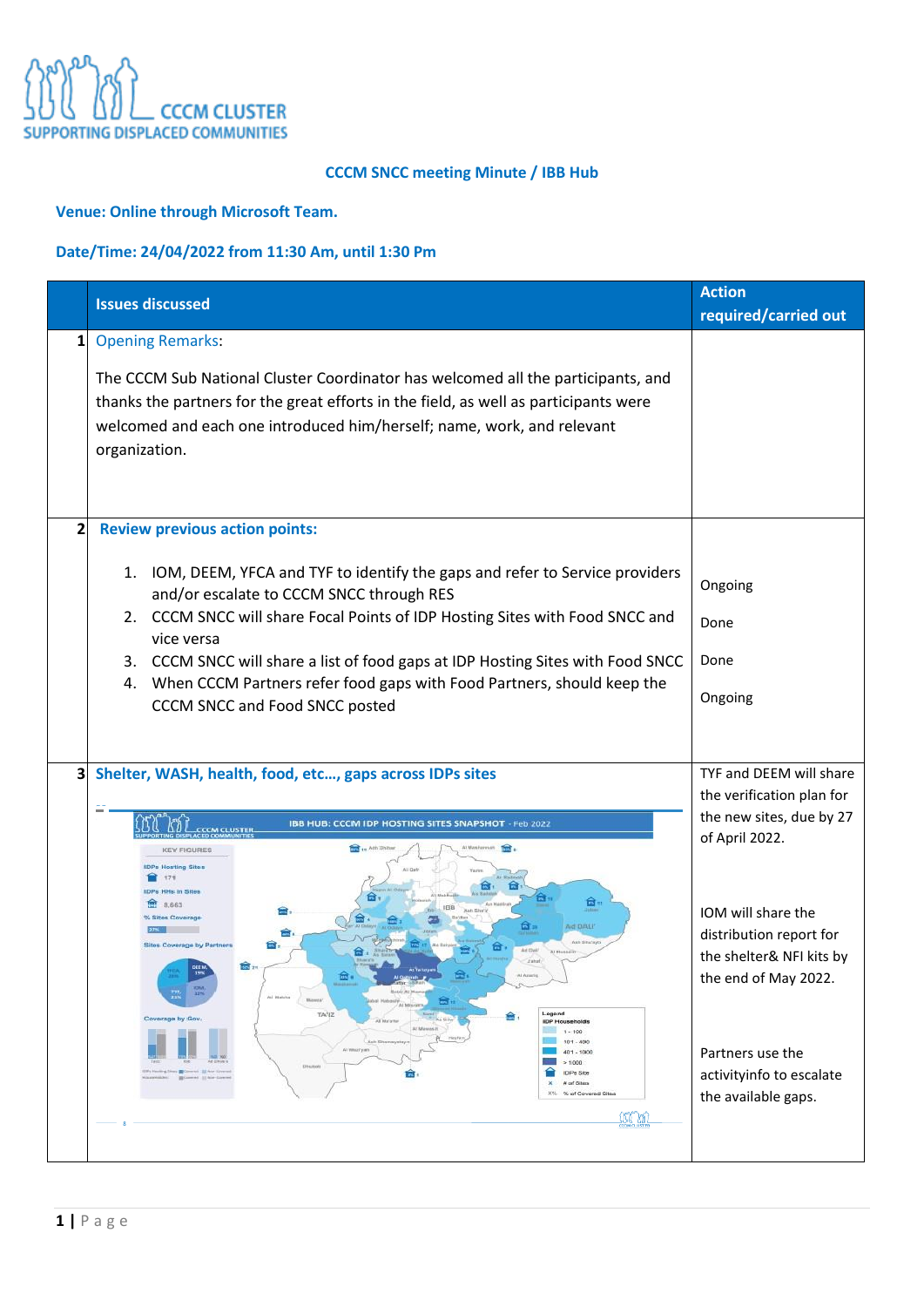# **CCCM CLUSTER** PORTING DISPLACED COMMUNITIES